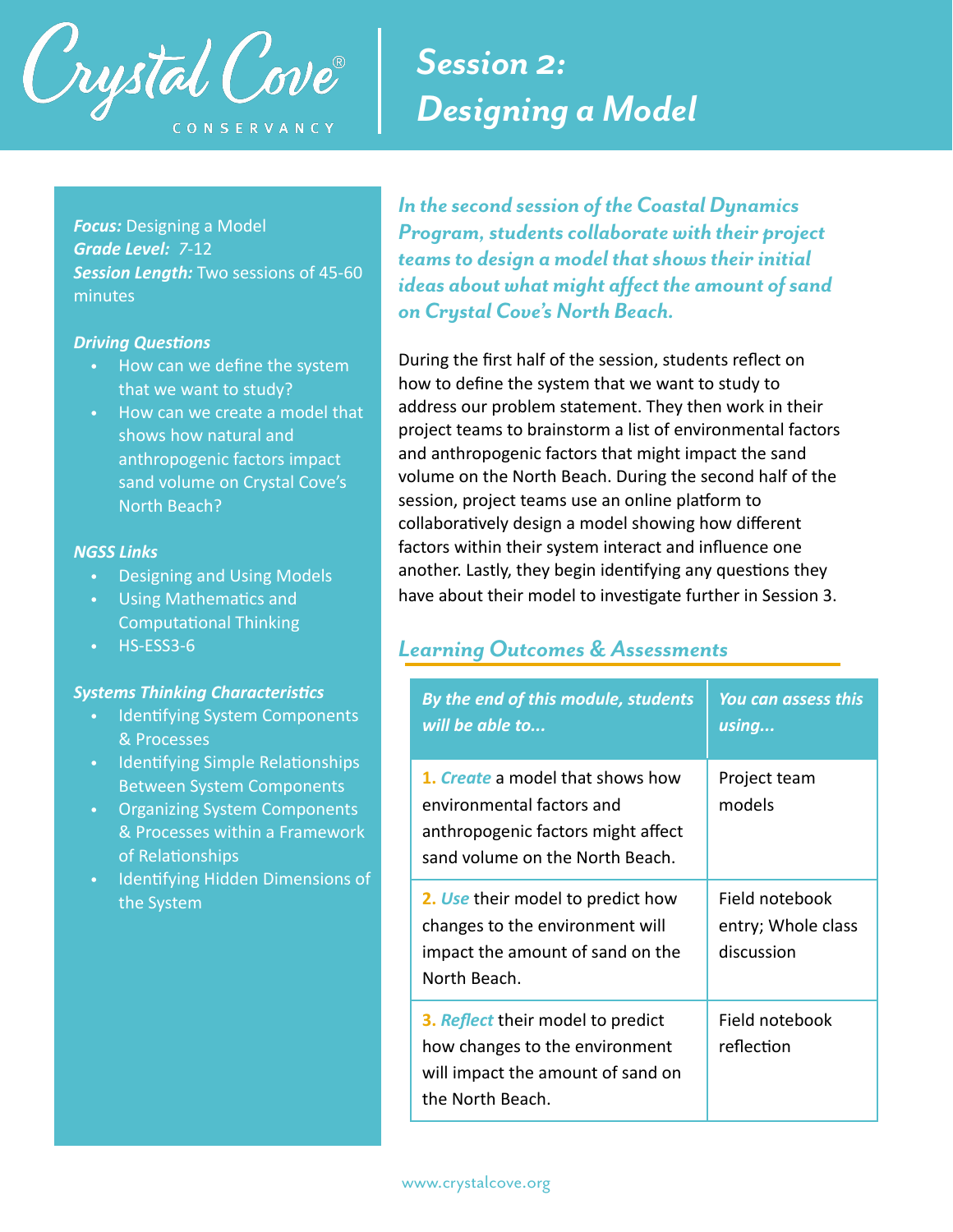

*Session Overview* 

| <b>Section</b> | <b>Description</b>                                                                                                                                                                    | Length               | Format        |
|----------------|---------------------------------------------------------------------------------------------------------------------------------------------------------------------------------------|----------------------|---------------|
| Launch         | Students watch a video that introduces them<br>to the idea of defining a system to study.                                                                                             | 5 minutes            | Whole class   |
| Explore        | Project teams discuss how to put boundaries<br>on the system that they want to study, and<br>then generate a list of factors that might<br>affect the sand volume on the North Beach. | $20 - 25$<br>minutes | Project teams |
|                | Project teams use their list to create a<br>collaborative model using Padlet,<br>SageModeler, or another online platform of<br>the teacher's choice.                                  | 40-50<br>minutes     | Project teams |
|                | Optionally, project teams can also use their<br>models to make predictions about how<br>changes to the beach will affect the sand<br>volume.                                          | 15 minutes           | Project teams |
|                | Finally, project teams identify what questions<br>they still have about their model.                                                                                                  | 5 minutes            | Project teams |
| <b>Share</b>   | If there is time, students share their models<br>with the whole class.                                                                                                                | $10 - 15$<br>minutes | Whole class   |
| Reflect        | In their field notebook, students reflect on<br>what they've learned from their model and<br>what their next steps might be.                                                          | 5 minutes            | Individual    |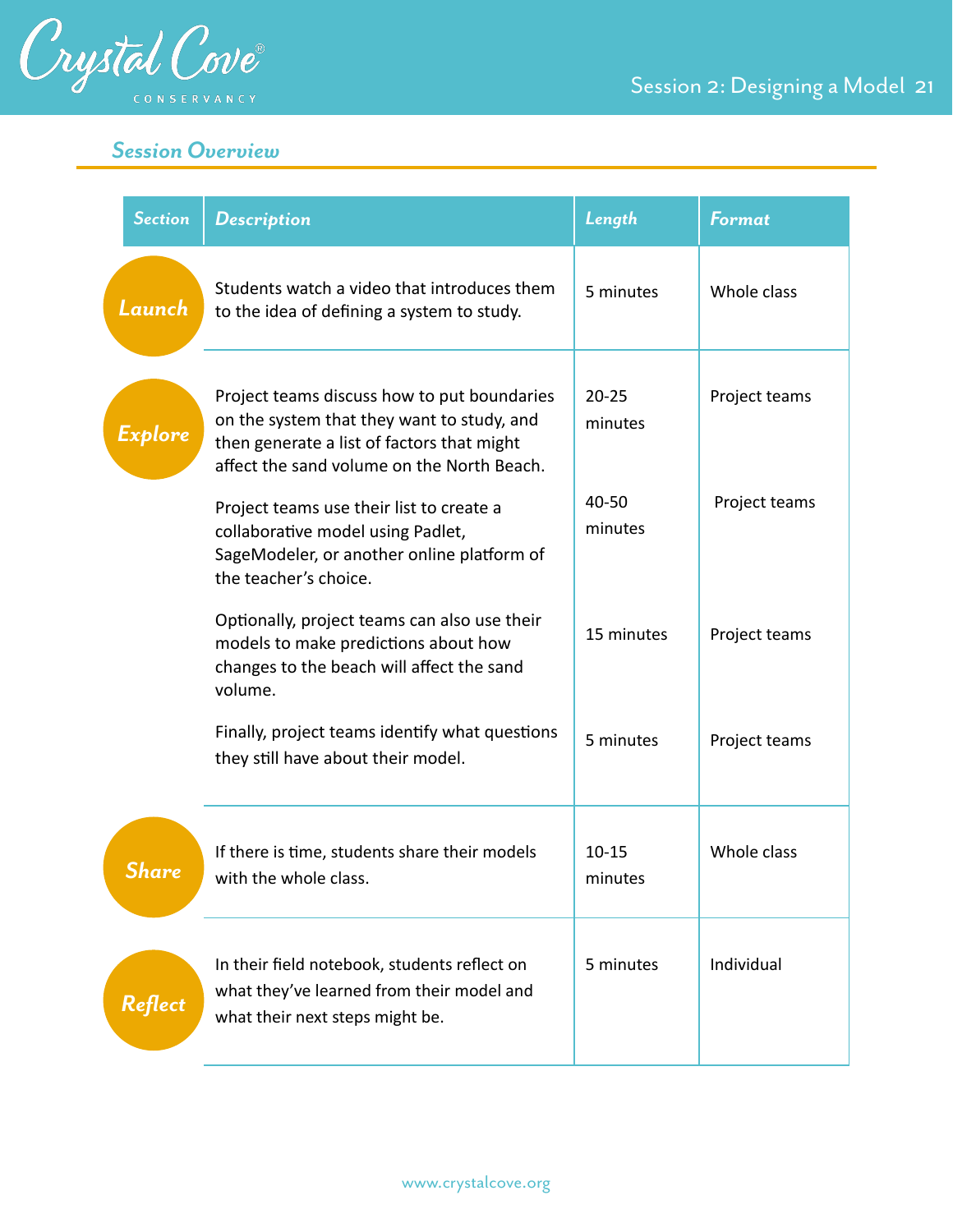

# *The Environmental Engineering Process: Designing a Model*

During Session 2, students reflect on how they could clearly define the system that they want to study, and then collaborate with their project teams to design a computational model. This model is intended to show students' initial ideas about how different factors might affect the sand volume on Crystal Cove's North Beach.

The model format that we use during the Coastal Dynamics program is intended to scaffold students so that they think specifically about how to define the relationships between different factors. Whether they use SageModeler or Padlet to build their model, they are encouraged to reflect on what happens to one factor when another increases or decreases. Clearly defining these relationships allows students to test the assumptions in their model with real-world data, giving them a chance to refine and validate them.

Ideally, the design of a computational model is an iterative process. First, students create a model showing their initial ideas about computational relationships between the different factors. Later, in Session 3, they'll have an opportunity to identify questions about the relationships in the model and conduct background investigations to build their understanding. Then, in Session 4, students will revisit and refine their model, incorporating their new ideas.

The refinement of a computational model continues in Session 5-7, when students collect and analyze environmental data from Crystal Cove State Park. This data then becomes evidence that can support the computational relationships included in the model, which could be further refined again.

You can choose how to structure Sessions 2-4 in your classroom. If you have less time available for the program, you may choose to skip background research and model revision, and instead have students move directly to collecting real-world data. Even if you choose to skip these intervening steps, however, we recommend making it clear to students that models are an iterative process that are refined and validated as our understanding deepens and as more real-world evidence becomes available.

It is also important to note that the model today may be very simple. That is okay! The initial model is intended to be used as an embedded assessment, which will allow you to identify gaps in current student understanding and decide which investigations to focus on during Session 3.

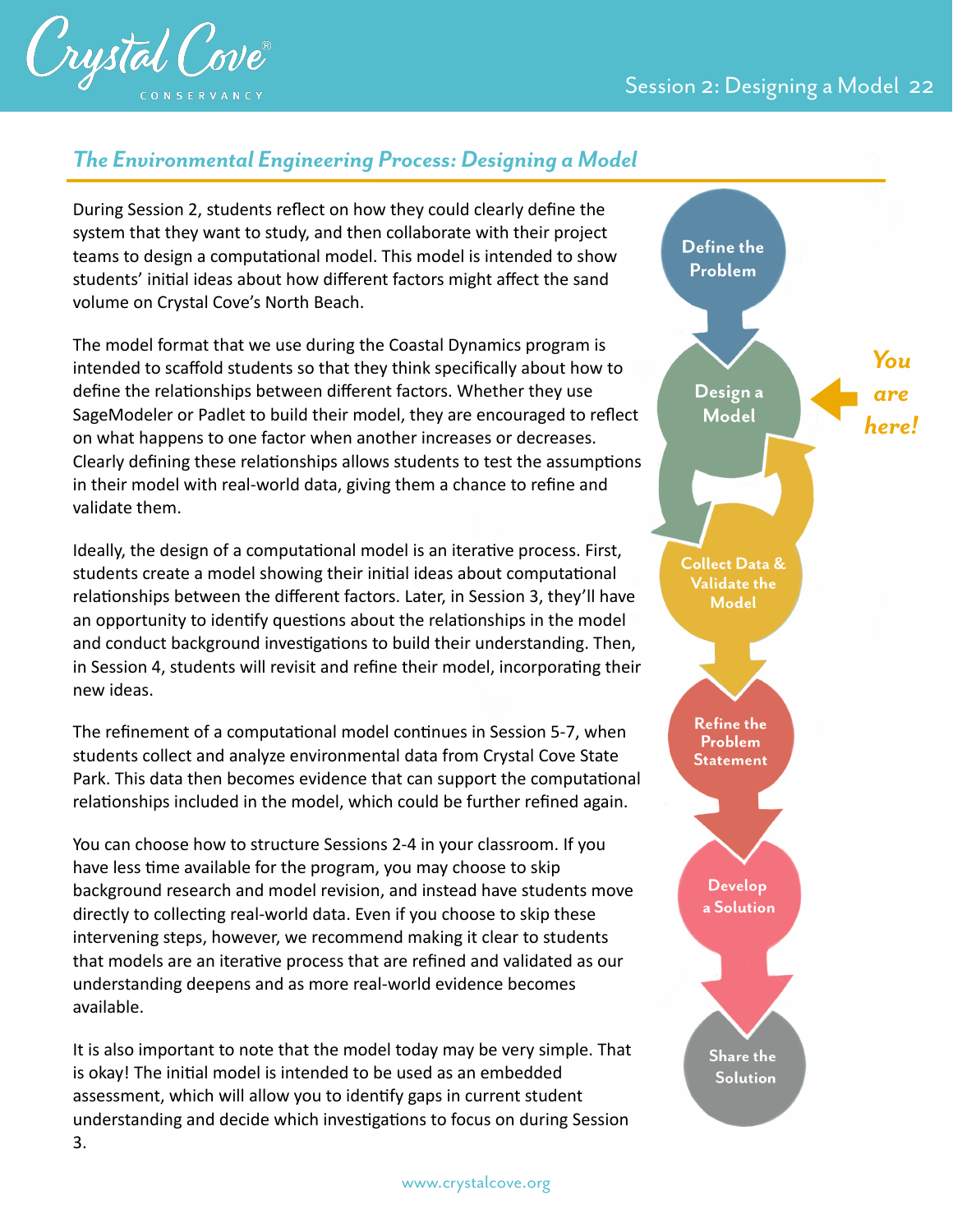

# *Choosing a Modeling Platform*

In Session 2, student project teams work together to define a system to study and then build a model that shows how different environmental and anthropogenic factors impact the sand volume on the North Beach.

As the lead educator, you can choose which platform you want your class to use while building their model. Unfortunately, while online modeling platforms exist, no one platform is perfect. We recommend choosing between *Padlet* or *SageModeler*, but you could also use Google Jamboard, another online whiteboard, or another platform entirely.

The pros and cons of our two recommended platforms are listed below.

| Platform                                                                                                         | Pros                                                                                                                                                                                                                                                                                                                                                   | Cons                                                                                                                                                                                                                                                                             |
|------------------------------------------------------------------------------------------------------------------|--------------------------------------------------------------------------------------------------------------------------------------------------------------------------------------------------------------------------------------------------------------------------------------------------------------------------------------------------------|----------------------------------------------------------------------------------------------------------------------------------------------------------------------------------------------------------------------------------------------------------------------------------|
| <b>Padlet</b><br>Cost: Free for first three boards;<br>requires \$10/month subscription<br>for additional boards | Modeling can be done<br>collaboratively with multiple<br>students using one online<br>workspace at the same time.<br>Teacher can see thinking in real<br>time.<br>Students can import videos,<br>links, and images within the<br>posts.                                                                                                                | More difficult to show links and<br>explain computational<br>relationships.<br>A free account can only create<br>three Padlets (meaning students<br>will need to sign up for their own<br>account).<br>Cannot import data and use it to<br>test the assumptions in the<br>model. |
| SageModeler<br>Cost: Free                                                                                        | Specifically designed to support<br>student modeling.<br>Has a clear way to define<br>computational relationships<br>between components and<br>processes.<br>Can run simulations to see the<br>effects of one component on<br>another.<br>Can import data to test the<br>model and make graphs (which<br>can be used to analyze data in<br>Session 7). | One one person can manipulate<br>the model at a time (meaning<br>one student will need to<br>manipulate the model and share<br>their screen with others).<br>Teacher can only view the<br>contents when the link is shared,<br>so it is hard to see thinking in<br>real time.    |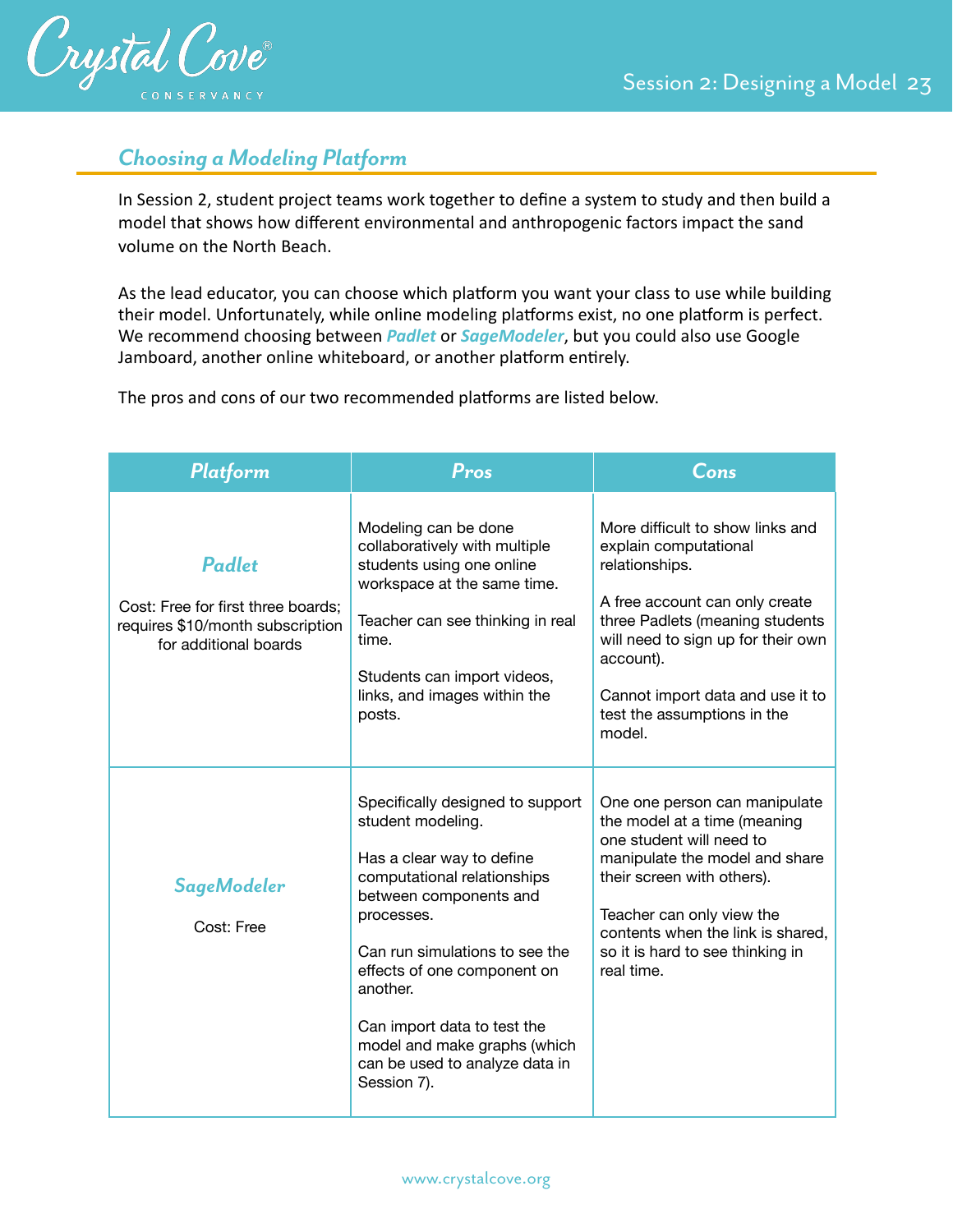

## *Virtual Materials*

- Session 2 Google Slides Presentation:
	- If you're using Padlet: **http://bit.ly/3pyEjXI**
	- If you're using SageModeler: *[hLp://bit.ly/3qzNPev](http://bit.ly/3qzNPev)*
- Session 2 Field Notebook Template (optional): http://bit.ly/37ufWnU
- Template for your chosen modeling platform:
	- Padlet Template: http://bit.ly/2NIXsJm
	- SageModeler Template: *[hLp://bit.ly/3ubpUEl](http://bit.ly/3ubpUEl)*

# *Each student will need…*

- A device with internet access (a computer, smartphone, or tablet will all work!)
- Field notebook and pencil

# *Before You Start Teaching*

- Decide which platform you want students to use when building their project team model: Padlet, SageModeler, or another platform of your choice.
- Copy over the *Session 2 Slideshow* to your own Google Drive account. Test to make sure that the videos work. (If not, you may have to check the permissions on the Crystal Cove Conservancy Youtube Account.)
- Review the lesson plan and decide how you will structure the session in terms of timing. Students will likely need about two hours to complete the session, so you may want to break it over two class meetings or assign some collaborative work outside of class.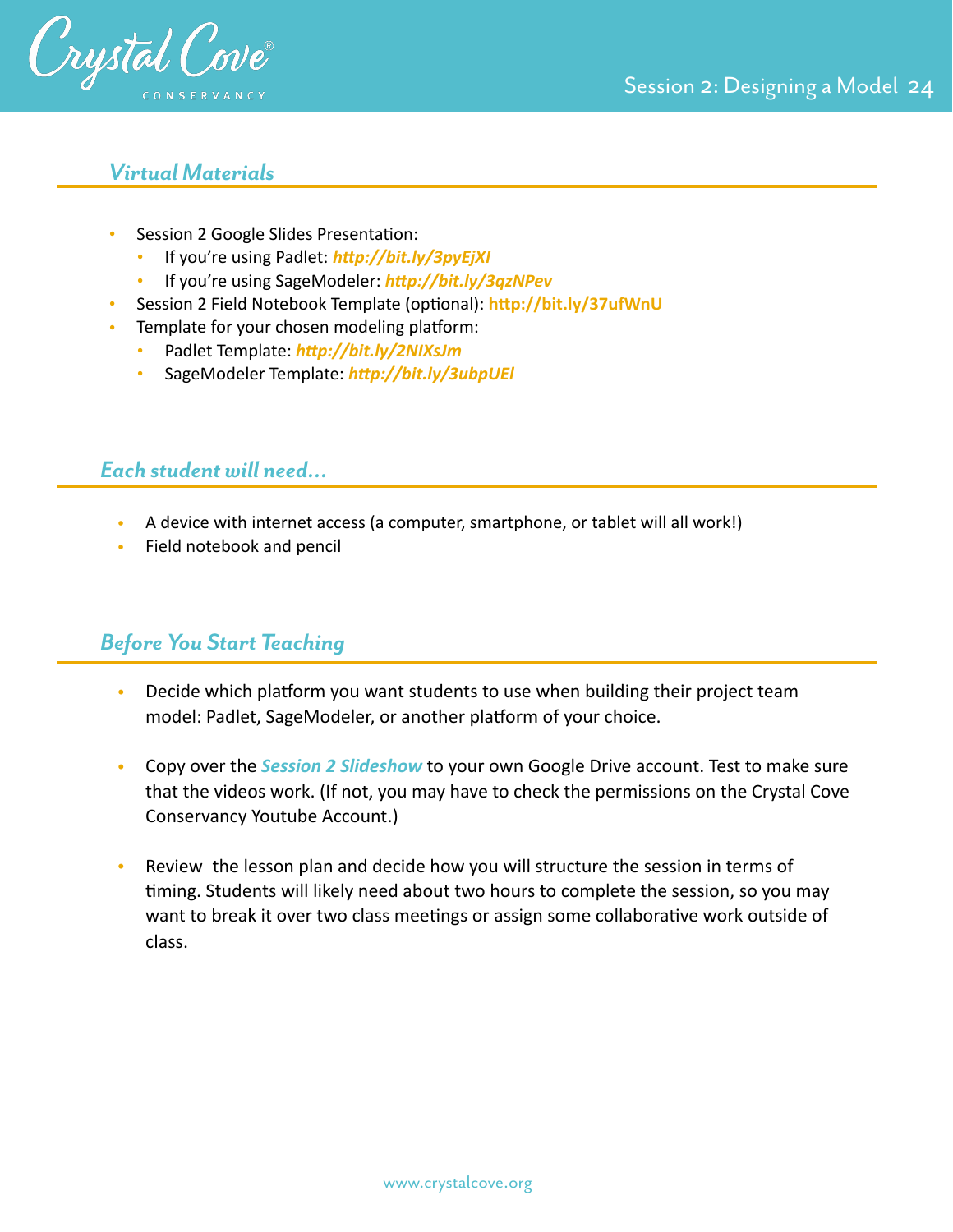

## *Learning Sequence*



## **Getting Started with Modeling (5 minutes)**

**1.** Open the *Session 2 Slideshow* and play the video on *Slide 2* for your class. In this video, Erick will briefly introduce Session 2 and the fact that students will work in their project teams to define a system under study to understand how sand increases or decreases on the North Beach and then build a model of the environmental and anthropogenic factors that affect the sand volume on the North Beach at Crystal Cove.

**2.** After watching the video move on to **Slide 3**, where you will find a graphic of the environmental engineering process with a marker pointing at Design a Model. Tell students that today, they will be moving onto the next step within the engineering design process to design a model that incorporates their initial ideas about what might affect the amount of sand on Crystal Cove's North Beach.

**3.** Once you've gone over the new step in the engineering design process, advance to *Slide 4* to give students an overview of what they will do and learn during Session 2.



## *Part 1: Brainstorming Environmental and Anthropogenic Factors (20-25 minutes)*

**1.** Move on to *Slide 5*. Erick will introduce the first task that students will be involved in for this session: defining a system to study. Once you finish watching the video, advance to *Slide 6* and have students think about how they might approach defining a system by answering the provided questions on the slide.

**2.** Once students have had a chance to reflect on how they would approach defining the system that they want to study, advance to *Slide 7* to see a video of Erick describing Crystal Cove's approach to defining a system.

Crystal Cove's approach to defining the system we want to study is very simple. We draw an imaginary box around the North Beach that signifies the area we want to study. Since we are interested in understanding how different factors increase and decrease the sand volume on the North Beach, we can simply track how the factors affect the input and output of sand within this imaginary box.

**3.** The next task is to think through the factors that we want to include in our model. Move onto *Slide 8* where students are prompted to start brainstorming the environmental (naturally-occurring) and anthropogenic (human-caused) factors that could affect the sand volume on the North Beach.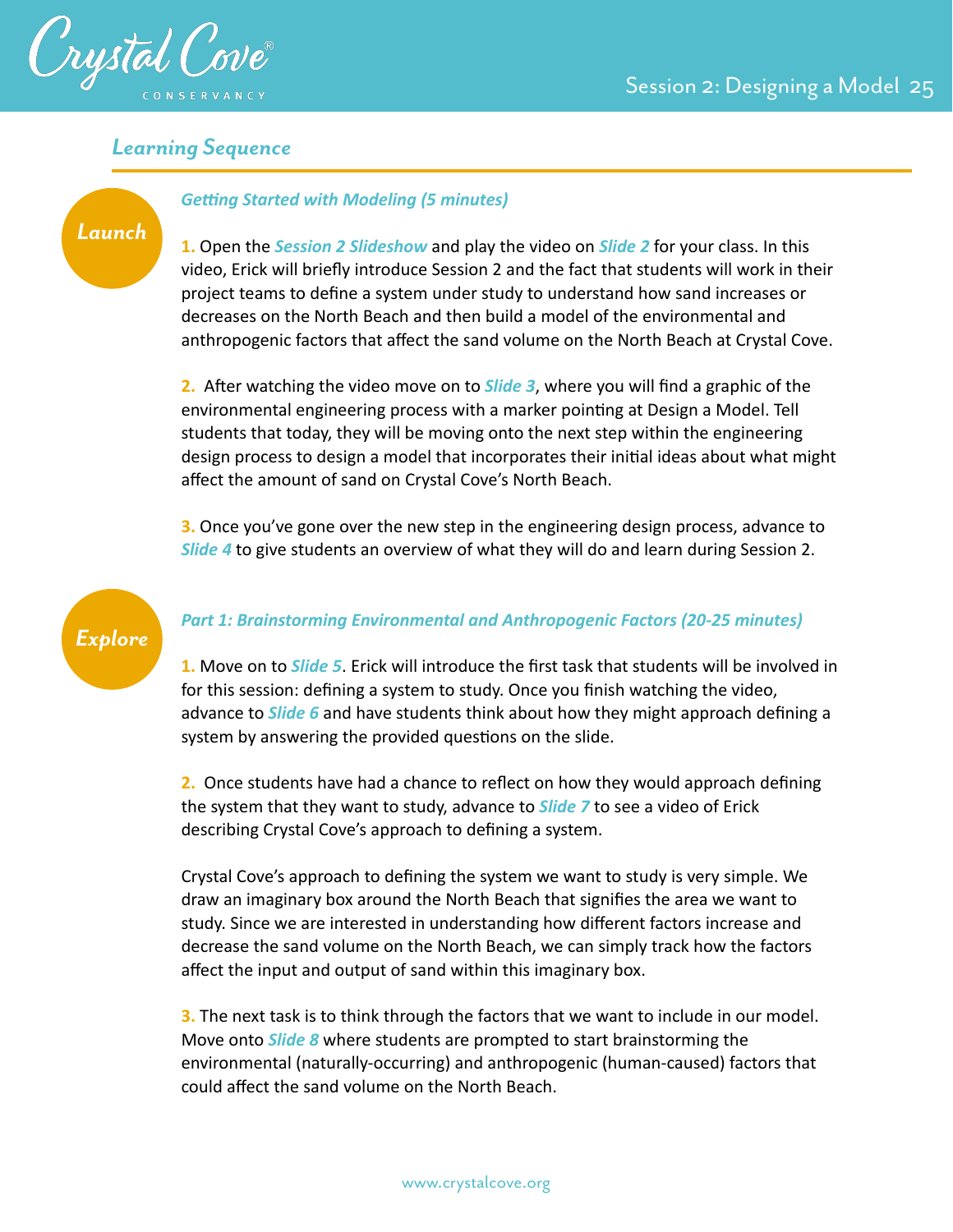

**4.** Once the video is done, move on to *Slide 9* and reiterate the task for students: They will work in their project teams to brainstorm environmental and anthropogenic factors that could affect the sand volume on the North Beach.

Let students know how you want them to record their list (in a shared Google doc, in their field notebook, etc.).

## **Some tips to share with students:**

- We want to think about parts of the factors that could affect the sand volume (or even how sand moves) at the North Beach.
- Try to sort the list into environmental factors (components that are part of the natural environment) and anthropogenic factors (components caused by, created, or produced by humans)
- For now, all ideas are good ones! Your project team will be able to decide which factors are most important later.
- At this point, it's okay to think categorically rather than worry too much about particulars (saying "waves" instead of naming the exact features of a wave that contribute to the change).

**5.** Break students into their project teams and give them 10-15 minutes to brainstorm their list. If possible, give them a two-minute reminder before the end of the brainstorming time.

**6.** When the project teams are done brainstorming, play the video on *Slide 10***.** In this video, Erick will challenge students to pick the 8-10 items from their list that have the biggest effect on the sand volume.

**7.** Move on to *Slide 11* and ask students to break back into their project teams. Give them two minutes to choose the 8-10 items on their shared list that they think will be most important to include in their team model.

8. If there is time, advance to *Slide 12* and ask the project teams to share some of the final factors on their list with the whole class.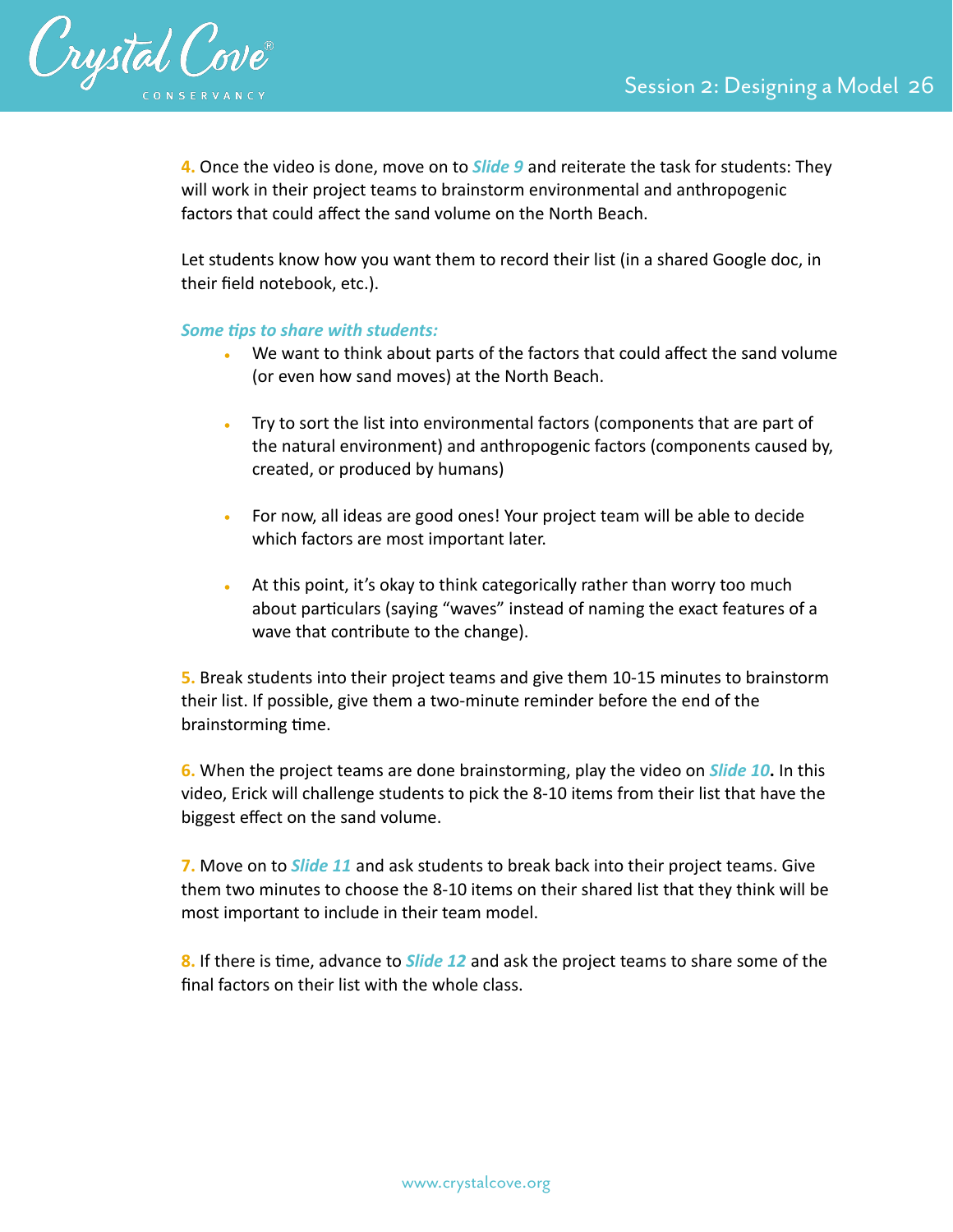

## *Part 2: Building a Team Model (30-45 minutes)*

**9.** Once students have finished drafting their individual models, move on to *Slide 13* and play the video for the whole class. This will introduce them to the modeling platform that they will be using to build their team models. First, students will start by adding environmental factors to their model so that they can get a sense of how the system works without human impact. Afterwards, they will layer in the anthropogenic factors.

• If you are using Padlet, the model-building instructions are broken in two. There is one video on how to register for an account and set up a Padlet for their project team (*Slide 13*), written instructions on how to set up the Padlet (*Slide 14*), a second video and written instructions on how to use Padlet to add in environmental factors to their model (*Slides 15-16*), and third video and written instructions on how to add in anthropogenic factors to their model (*Slides 17-18*).

Note that as students set up their model, they are asked to use conditional statements to describe the relationship between different components of the model. They will use these conditional statements to construct logical proofs later on so that they can use their model to make predictions about how changes to the system may impact the sand volume.

If you are using SageModeler, there is a video and instructions on how to use SageModeler to incorporate environmental factors (*Slides 13-14*) and a second video with written instructions on how to add anthropogenic factors (*Slides 15-16*).

**10.** Give students project teams to build their models. If it is possible, visit each group (whether virtually and in person) to check in on their progress. As you do so, encourage them to think about parts of the system and factors that they can't see, as well as those that are visible.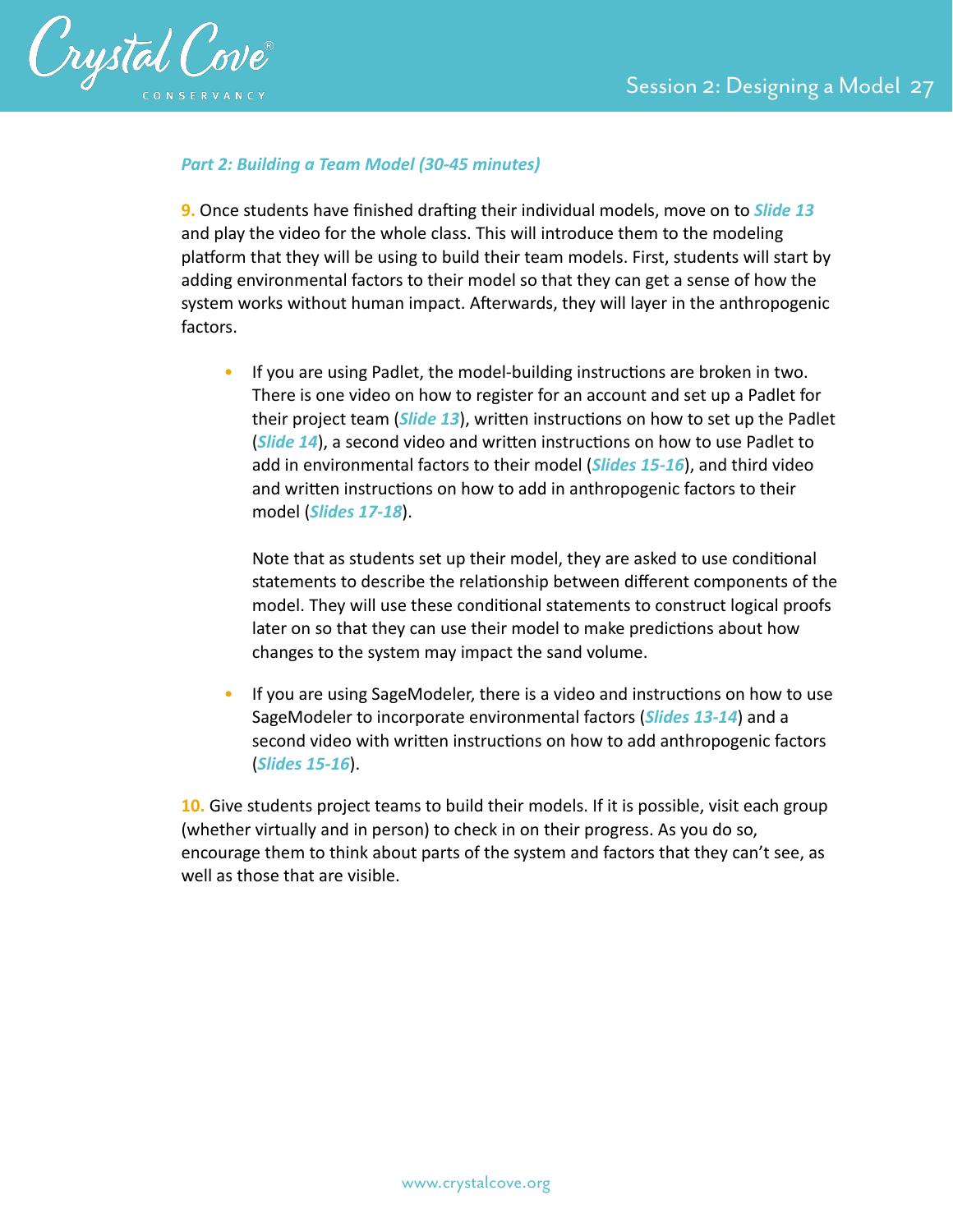

## **Part 3: Using the Model to Simulate Change (Optional) (15 minutes)**

**11.** If there is time, you can also ask student project teams to use their model to think about

how changes to factors within the system will impact the sand volume.

- If you are using Padlet, the video on *Slide 19* introduces the idea of how to use student models to think about change. Students will be using their created conditional statements to create a logical proof that describes how a factor with the system affects sand volume.
- If you are using SageModeler, students can use the slider bars within SageModeler to simulate change within their model. The screencast video on *Slide 17* will introduce how to do this.

12. After introducing the task, give students ten minutes to explore their model and determine how changes factors in the system will impact the sand volume on the North Beach.

## **Part 4: Identifying Questions (5 minutes)**

13. After introducing the task, give students ten minutes to explore their model and determine how changes factors in the system will impact the sand volume on the North Beach.



## **Sharing Our Models (Optional) (10-15 minutes)**

1. Finally, move on to *Slide 21* (in the Padlet slideshow) or *Slide 19* (in the SageModeler slideshow), which will ask students to identify any remaining questions that they have about their models.

Move on to the next slide, which has written instructions, and give project teams a few minutes to finalize their questions.